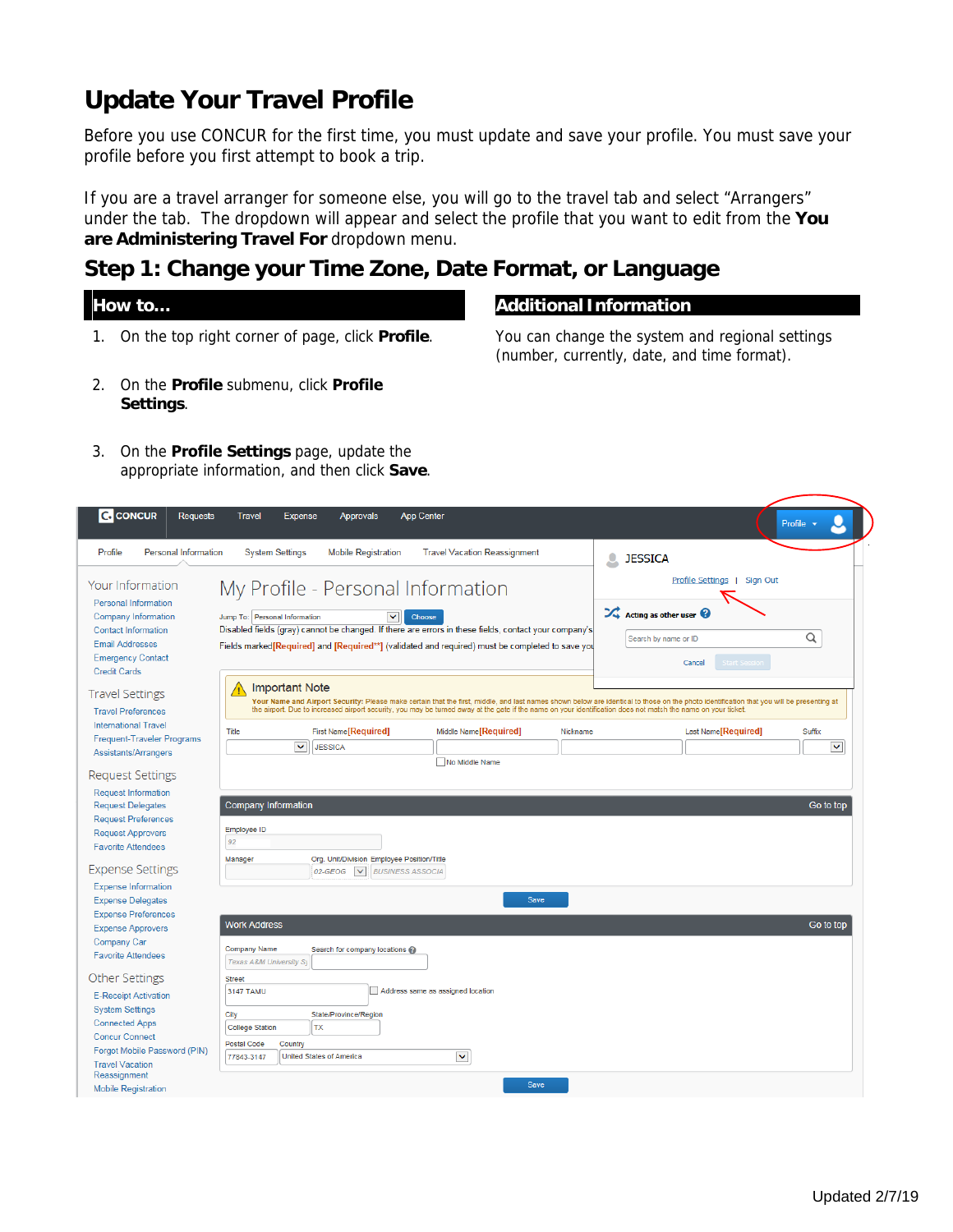# **Update Your Personal Information**

- 1. On the **My Concur** page, click **Profile** on the menu at the top of the page.
- 2. On the **Profile** submenu, click **Personal Information**.
- 3. On the **My Profile** page, update the appropriate information, and then click **Save**.

#### **Complete these sections of your travel profile:**

- Name & Airport Security Confirm that your name is identical to those on the photo identification that you will be presenting at the airport. If not identical, update this information.
- Company Information Confirm Company information is correct.
- Home Address optional
- Work Address Company Name will always be Texas A&M University System and Work Address should be your department's Mail Stop.
- Contact Information 3 Required Fields: Work Phone #, Home Phone # and Email Address
- **Emergency contact** This is what will be used if there is an emergency while the traveler is in travel status.
- Travel Preferences optional
- **TSA Secure Flight** gender and date of birth are required.
- Assistants and Travel Arrangers Please add your BA and the GeoTravel team as delegates. There is a drop down list that includes all employees of the participating system members. Travel Assistants can make travel arrangements for the traveler.
- **Credit Cards** will need to enter the credit card numbers, billing address and expiration date of any that will be used to pay for travel booked in Concur. Follow instructions below for adding a card:

#### **How to... How to... Additional Information**

You must complete all fields marked **Required** (in orange) to save your profile.

Verify that the first and last name fields match the ID used at the airport.

If you cannot edit these fields, contact your travel agency or travel manager to make changes.

The country you select in the work address fields will determine the default map that appears on the **Concur Travel Map** tab.

There are several **Save** buttons on the profile page. You only need to save once as every **Save** button saves the entire profile.